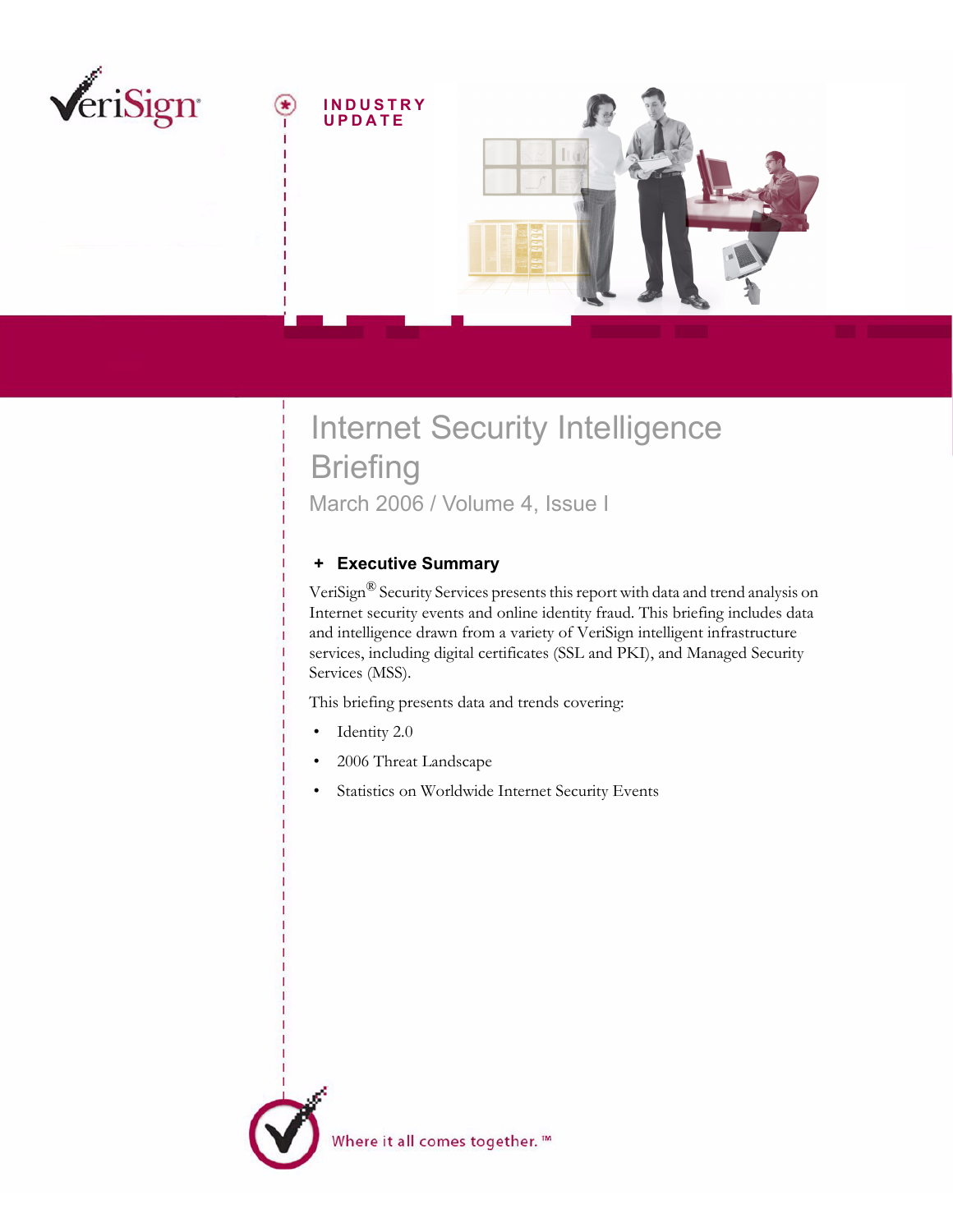

# **Contents**

| $\pm$     | <b>Executive Summary</b>                                   |    |
|-----------|------------------------------------------------------------|----|
| +         | Summary of Key Internet Statistics                         | 3  |
| $\ddot{}$ | Can Identity 2.0 Help Stop Phishing?                       | 3  |
|           | The Problem of Phishing                                    | 3  |
|           | Today's Solutions to the Phishing Problem                  | 3  |
|           | Tomorrow's Solution to the Phishing Problem: Identity 2.0? | 4  |
| $\ddot{}$ | 2006 Threat Landscape                                      | 6  |
|           | 2005 Malicious Code Activity                               | 6  |
|           | 2005 Vulnerability and Exploitation Activity               |    |
|           | Increasingly Sophisticated Attacks Targeting Servers       |    |
|           | Hackers Broadening Their Business Case                     | 8  |
|           | Threats and Trends for 2006                                | 8  |
| +         | <b>Statistics on Worldwide Internet Security Events</b>    | 9  |
|           | Top Attacks                                                | 9  |
|           | <b>Top Sources of Attacks</b>                              | 9  |
|           | New Alerts                                                 | 10 |
|           | VeriSign Secured Seals Served                              | 10 |
| ٠         | About the Internet Security Intelligence Briefing          |    |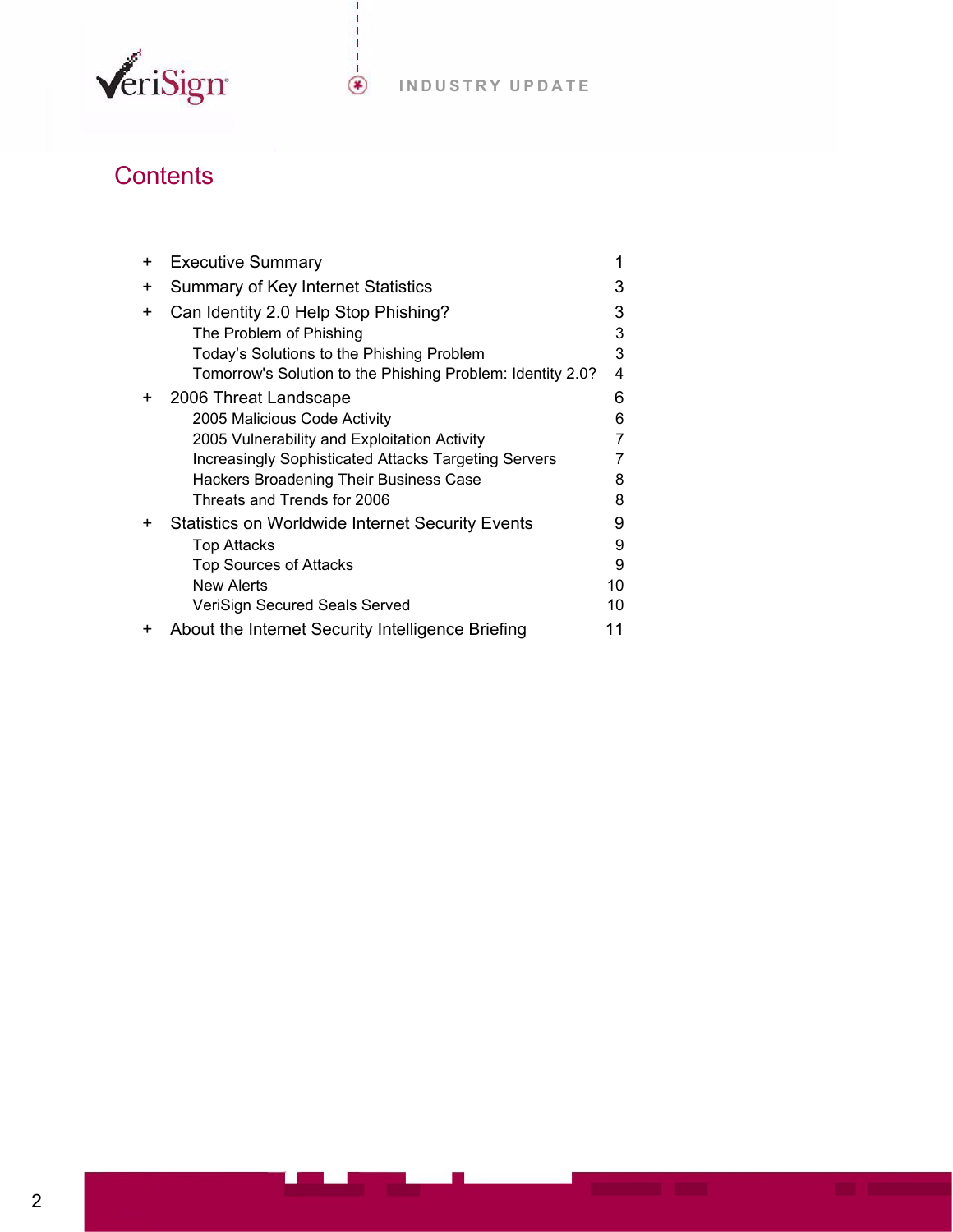

## <span id="page-2-0"></span> **+ Summary of Key Internet Statistics**

Internet usage continued to increase in the fourth quarter of 2005. The number of active VeriSign SSL certificates approached half a million, and the average

⊛

number of VeriSign Secured Seals™ exceeded 23 million.

|                                                                       | Q4 2004 | Q1 2005 | Q <sub>2</sub> 2005 | Q3 2005 | Q4 2005 |
|-----------------------------------------------------------------------|---------|---------|---------------------|---------|---------|
| Total number of active VeriSign®<br><b>SSL Certificates worldwide</b> | 454.621 | 462.291 | 471.440             | 478.622 | 488.864 |
| Average number of VeriSign®<br>Secured™ Seals Served Daily            | 9.4 M   | 13.7 M  | 17.4 M              | 19.0 M  | 23.8 M  |

### <span id="page-2-1"></span> **+ Can Identity 2.0 Help Stop Phishing?**

#### <span id="page-2-2"></span>The Problem of Phishing

Phishing is the use of social engineering to steal access credentials. A typical phishing attack consists of a spoof email message that purports to come from a legitimate source (such as a bank). It usually asks the recipient to verify sensitive information (such as account numbers or passwords) by entering the information into a form on a fake Web site run by the criminal.

The schemes used by phishers range from the simple to the highly sophisticated. As with most forms of Internet crime, there is no 'magic bullet' that works against every form of attack. Stopping phishing requires a combination of approaches. Security measures such as the VeriSign Anti-Phishing solution, a control measure designed to stop phishing attacks already in progress, must be combined with measures that close the basic security vulnerabilities exploited by the phishing schemes.

In the June 2005 issue of the Internet Security Intelligence Briefing, we described Secure Internet Letterhead, a method of defeating the social engineering component of a phishing attack. Secure Internet Letterhead allows customers to know with confidence that the messages they receive are a genuine communication from their bank. In this issue of the

Internet Security Intelligence Briefing we will look at ways to defeat phishing by using access credentials that are difficult or impossible to steal.

## <span id="page-2-3"></span>Today's Solutions to the Phishing Problem

Today, it is difficult for an Internet user to understand what information they are disclosing, and to whom they are disclosing that information. Many anti-phishing solutions try to improve this situation by making stolen passwords less useful, or by helping users identify legitimate sites.

One method for addressing phishing is by adding multi-factor authentication. Most web sites require only single-factor authentication to log in: an end user types in their user name and password to authenticate. Multi-factor authentication requires an additional factor: a one-time password (OTP) value, a digital certificate (usually through a smart card or USB token), or a biometric identifier. The idea of two factor authentication is to require "something you know" with "something you have." If an attacker captures a username and password, that will not be sufficient to log in because the attacker doesn't have the right OTP value or digital certificate. If an attacker steals a user's OTP value or digital certificate, they will not be able to log in because they don't know the user's password.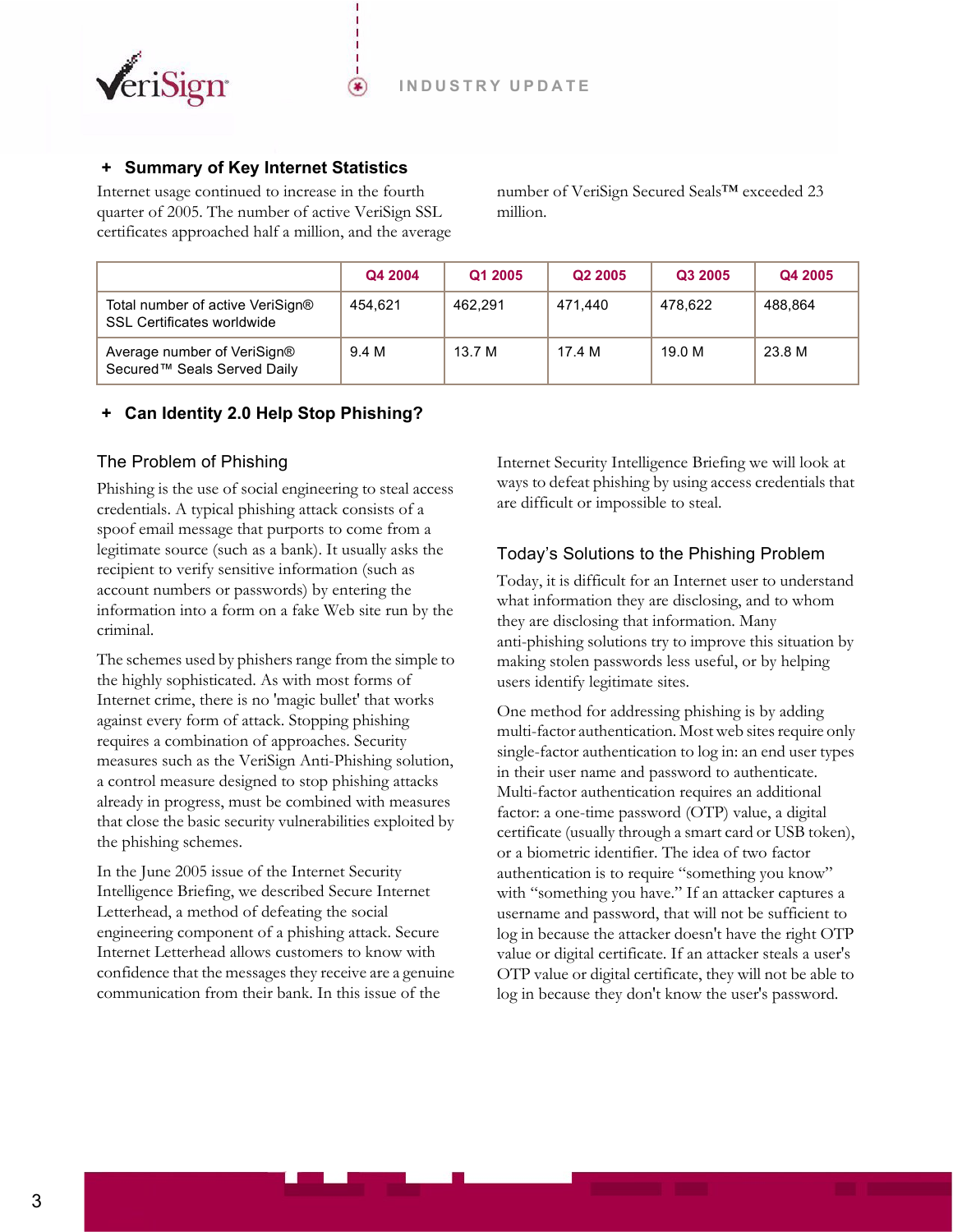

[Figure 1](#page-3-1) shows a variety of devices that can be used as part of a multi-factor authentication system.

⊛



<span id="page-3-1"></span>Figure 1 OTP and smart card tokens

Multi-factor authentication is a very powerful technique for reducing phishing related fraud. It is much more difficult for an attacker to capture useful information from a well designed multi-factor authentication system than from a simple password system.

One drawback of multi-factor authentication is that the extra factors may not be usable across web sites. A consumer with a need to regularly access their accounts at their bank, stock broker, retirement and health plans might need one token for each service—a total of at least four tokens. The more tokens the user must carry, the greater the inconvenience and confusion. Unless a way is found to make wearing a necklace of tokens the next fashion craze a way must be found that allows a single token to be used at multiple Web sites.

This is where the Identity 2.0 movement may hold the answer.

#### <span id="page-3-0"></span>Tomorrow's Solution to the Phishing Problem: Identity 2.0?

We would like to create a better mechanism for users to understand what information they are disclosing, and to whom they are disclosing that information.

Identity 2.0 refers to a collection of technologies and initiatives that introduce new forms of identity-aware systems to the Internet. Recent initiatives include OpenID, LID, YADIS, Sxip and Microsoft InfoCard. Although there is considerable overlap in architecture, and in some cases technology, with established

initiatives such as SAML, WS-Security and Liberty, the recent initiatives all target applications that did not exist when SAML was being designed. It is too early to predict which initiatives will succeed. However, it is clear is that the protocols that are adopted will support a three corner model.

Today the Internet lacks a common identity infrastructure. A user can be "alice" at one site, "alice1" at another, and "a22naa" at a third. Sometimes the ability to change identifier is desirable. For example, Alice may want to separate her work identity from her recreation identity. However, being forced to change identities (and passwords) from one site to another can be painful for many users. This pain is currently being felt in the blogosphere, the collection of several million personal Web logs that have grown up in the past few years.

Many blogs allow readers to post comments, but require the readers to provide information about their identity. Today, this usually means typing in a name and email address. This presents several problems. First, it is a hassle to type in this information each time you want to post a comment. Secondly, there is no way to authenticate a user across web sites. Some of the Identity 2.0 systems were first designed to simplify this process by providing end users with a common identity to use across blogs.

Although the goal of Identity 2.0 is to establish an identity infrastructure rather than an infrastructure for strong authentication, these are two sides of the same coin: authentication is what a person does to lay claim to his identity.

At first glance, the security needs of Web logs and banking may appear to be poles apart. In one sense this is true: very few Web logs involve any kind of payment at all and the few that do charge a modest fee. Online banks, on the other hand, are primarily concerned with handling large amounts of funds. However, both share a common architectural requirement: the need to identify their users. Instead of a user registering a separate set of credentials at each Web site they visit, Identity 2.0 allows them to register a single set of credentials with a trusted third-party called an identity broker.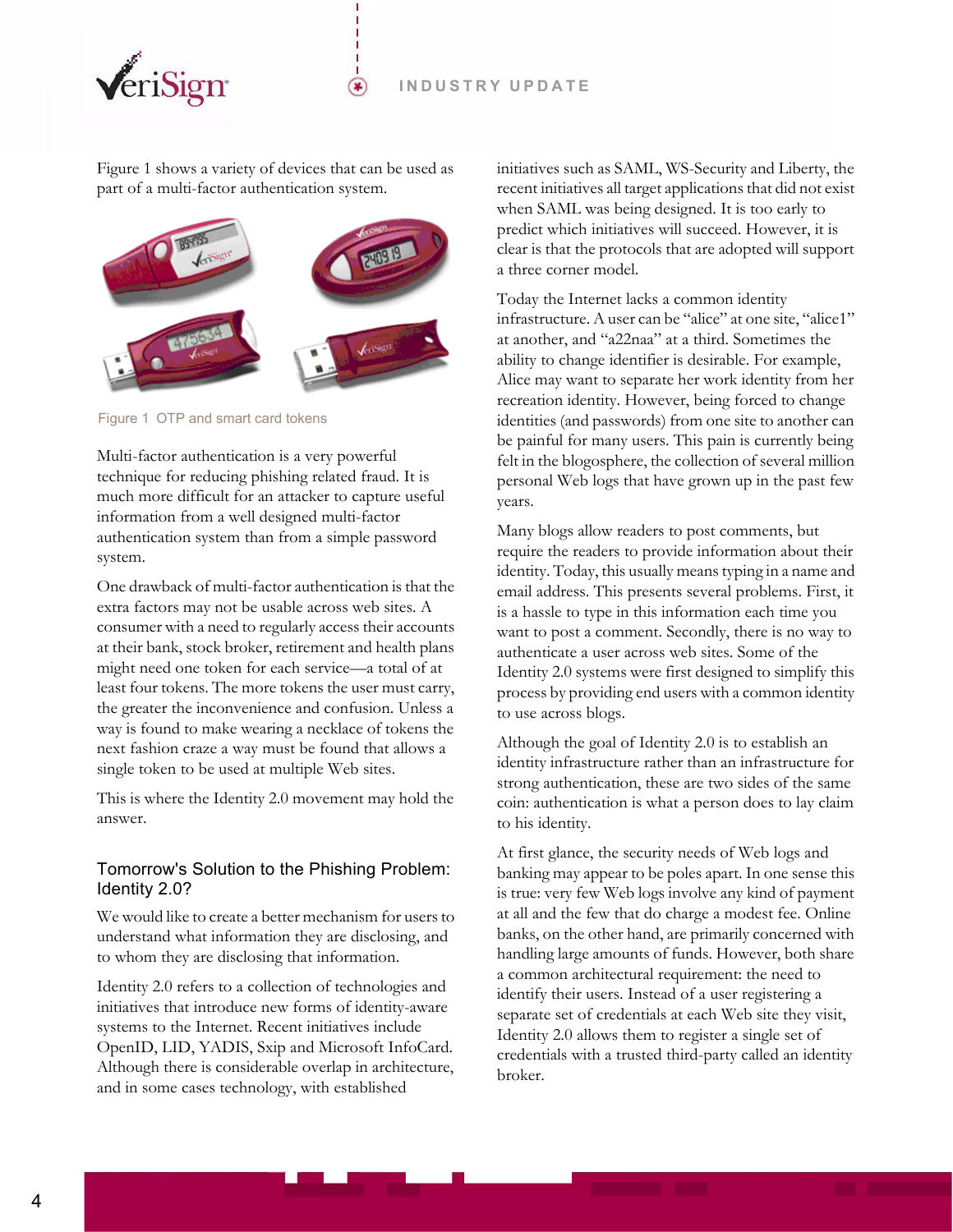⊛



When users want to claim their identities at a particular Web site, a three party communication takes place between the User, the Identity Broker, and the Web site (known here as the Relying Party). The details of the communication vary, depending on the proposal. In each case, however, the objective is to restrict the flow of information so that each party sees only the information they need to complete the transaction. The relying party does not need to see the user's authentication data, in fact, the Web site does not even need to know the type of authentication mechanism being used. The relying party only needs to know that the user was properly authenticated by the trusted identity broker. [Figure 2](#page-4-0) illustrates this three-party communication.



<span id="page-4-0"></span>Figure 2 Three party identity protocol

Deployment of such an identity infrastructure has two important consequences for the phishing problem:

First and foremost, the developers of the Identity 2.0 protocols must make certain that deployment

of Identity 2.0 does not create new opportunities for credential theft. Theft of a credential valid at one site is bad; theft of a credential valid at multiple sites is a disaster.

 • Secondly, a user should not need to wait for their relying party to offer technical support for strong authentication. The user should be able to make use of any authentication mechanism supported by their identity broker, whether that is an OTP device, a smart-token, or even a biometric technology such as iris or fingerprint scanner. This eases the burden of individual relying parties for absorbing the cost of implementing the Identity 2.0 infrastructure.

The only decision the relying party needs to make is whether the authentication method supported by the identity broker is acceptable. Such a decision would take into account business issues important to the relying party, rather than the technological issues. Identity brokers will need to make it their business to understand these issues.

Combining multi factor user authentication with the Identity 2.0 mechanisms may help achieve true mutual authentication, and help users manage their online identities better than ever before. If Identity 2.0 can address the technical obstacles to deploying strong authentication for users while meeting the business needs of the relying party, a solution to the phishing problem may be close at hand.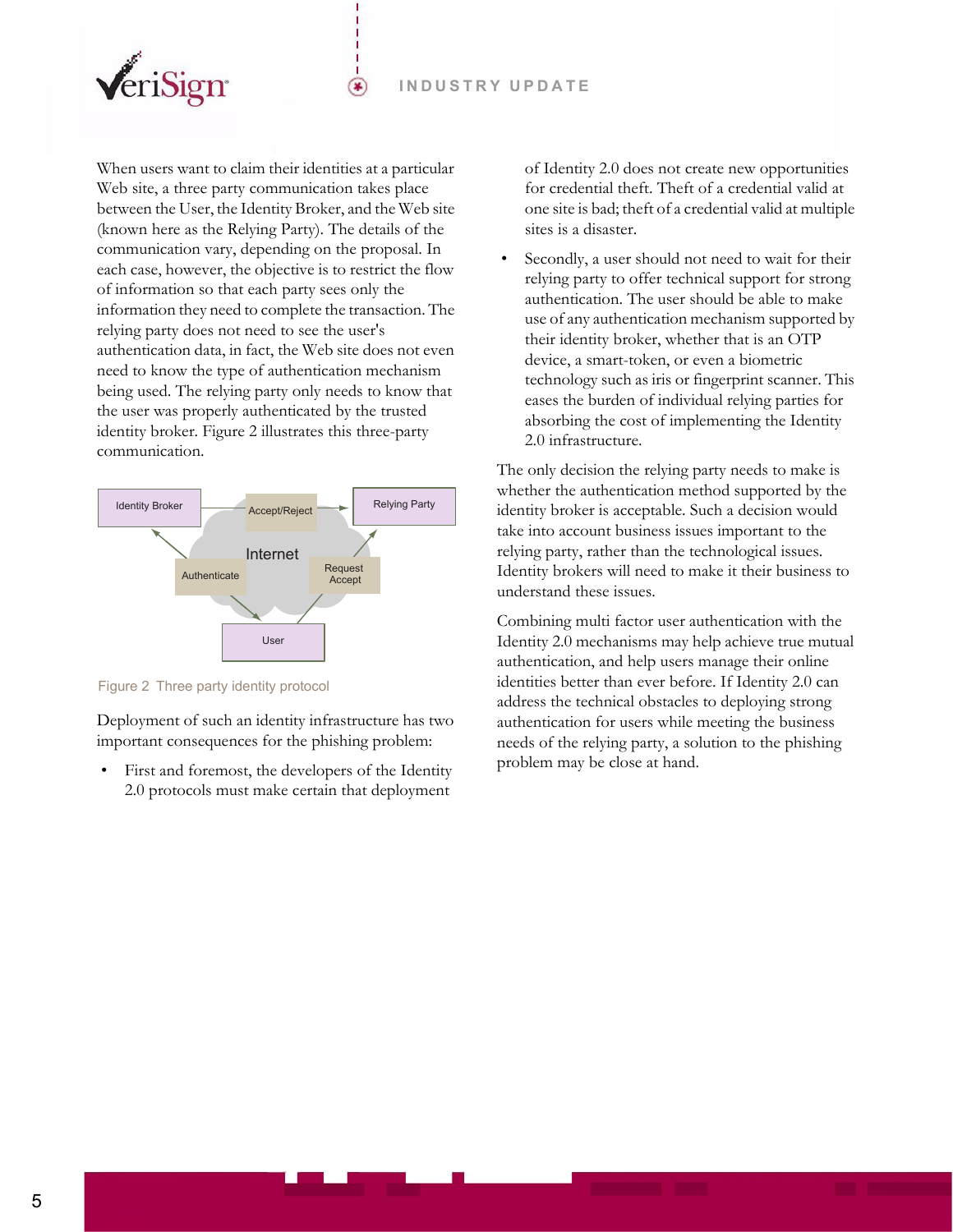

## <span id="page-5-0"></span> **+ 2006 Threat Landscape**

At the end of 2005, we decided to look for patterns and trends from the past few years to help us predict the biggest security threats of 2006. This report summarizes what we found during 2005, and what we expect to see in 2006.

 $(\bullet)$ 

Recently, the motivations of attackers have changed from creating malicious code for the sake of notoriety to creating malicious code for financial gain. Methods have also progressed from simple to more sophisticated code, and from single attacks to multi-variant wave attacks. The following outline identifies significant historical notes for 2003 through 2005:

- 2003: "Year of the Worm"
	- + Notoriety as main motive
	- + Dawn of "code for cash"
	- + Bounty program established
- 2004: "Worm Wars" and Criminal Code
	- + Bounty program curbs notoriety attacks
	- + Bounty program hardens criminal gain attacks
	- + Hundreds of variants, source code release
- 2005: "Year of the Bot" and Adware/Spyware
	- + Criminalization and commoditization well developed
	- + Targeted Attacks: Espionage and hacker for hire quickly escalate
- 2006: Threat of the Unknown: "Year of the Rootkit?"
	- + Windows rootkits will become increasingly prevalent
	- + Guerilla warfare for personal and financial gain

#### <span id="page-5-1"></span>2005 Malicious Code Activity

In 2005, 16,627 unique malicious codes were documented and/or analyzed by a 24x7x365 Malicious Code Operations team in VeriSign iDefense Security

Intelligence Services. The following table shows the total number of malicious code reports published in 2005.

Table 2 Malicious code reports in 2005

| <b>Severity</b> | <b>Number</b> |
|-----------------|---------------|
| Low             | 16,251        |
| Medium          | 337           |
| High            | 38            |
| Extreme         | 1             |

In general, a large number of low-severity, minor variant codes emerged in 2005. This was due, in part, to the predicted boom in bots, Trojans, and sophisticated multi-stage attacks launched throughout the year. Only one report, issued for the rapid exploitation of the Universal Plug-and-Play (UPnP) bot (MS05-039) vulnerability, was rated as an EXTREME-severity threat.

The majority of reports were not for completely new attacks. Instead, they were reports of minor variations on existing malicious code. This can be attributed to several key factors:

- The source code for many malicious codes is now publicly available, making it trivial for attackers to quickly create new minor variants that are highly functional.
- Bots are becoming increasingly automated and prevalent, which resulted in thousands of new variants in 2005.
- Multi-variant wave attacks have proven an effective and popular attack method with authors of common worms like Bagle and Sober.
- Trojan authors have continued to create many new minor variants to avoid detection for various attacks. The advent of adware and spyware has also resulted in the use of many downloader Trojans and minor variants to launch such attacks without being detected by anti-virus protection systems.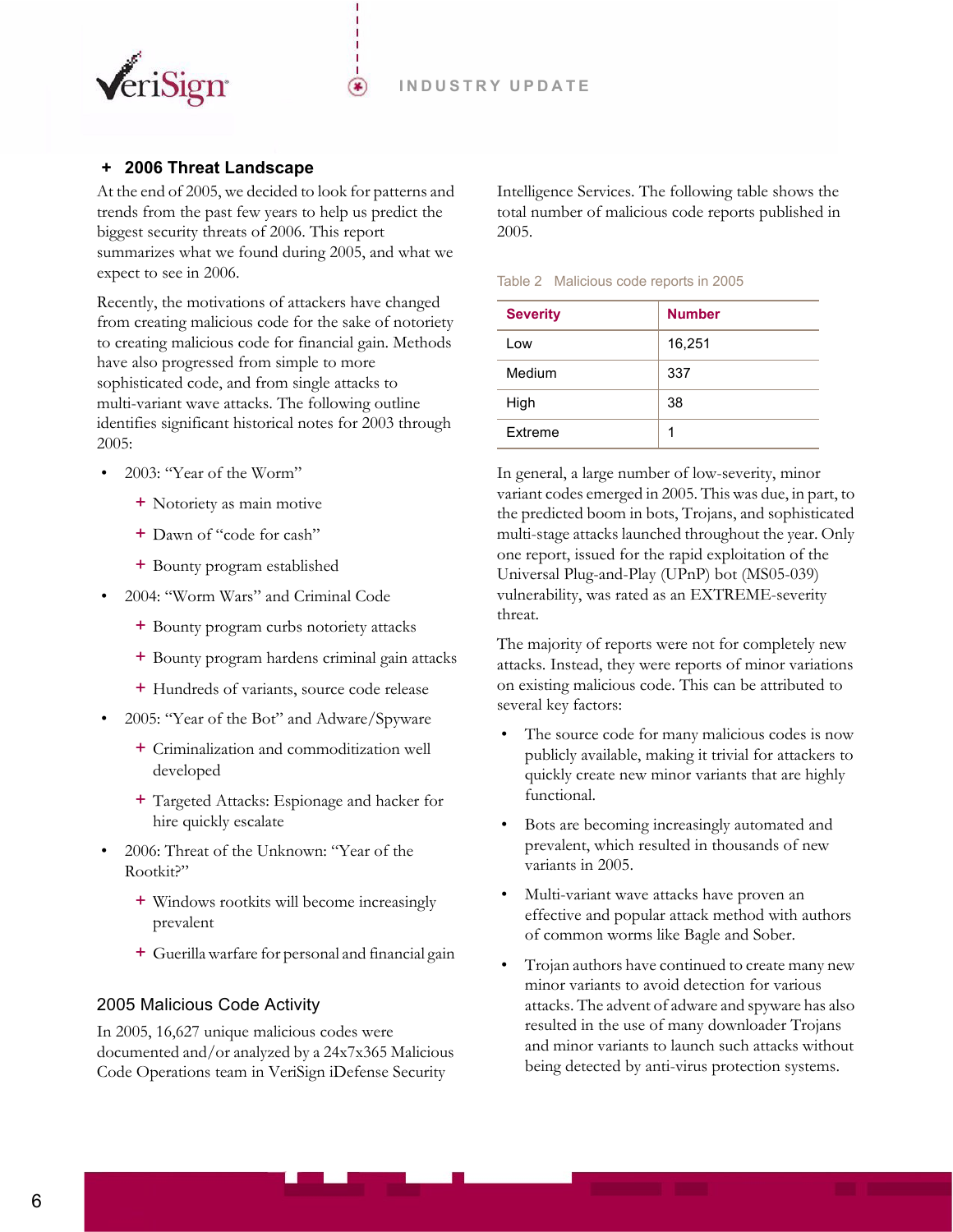

Multi-variant and multi-stage attacks will be a major factor in 2006. Today, it only takes a single non-compliant, compromised computer to impact the integrity of an entire network.

⊛

#### <span id="page-6-0"></span>2005 Vulnerability and Exploitation Activity

VeriSign iDefense scours more than 1,500 sources on a 24x7x365 basis to monitor over 10,000 products. In 2005, VeriSign iDefense Security Intelligence Services published 2,646 new vulnerability reports and 12,734 updates to previous reports. These numbers illustrate the increased sophistication and analysis required for new vulnerabilities. Improvements in secure coding and vulnerability management have resulted in the disclosure of more difficult vulnerabilities, resulting in increased ongoing expert analysis of such threats to an enterprise network.

VeriSign iDefense released 180 exclusive vulnerability discoveries in 2005 and 149 exclusive vulnerability discoveries in 2004. On average, clients are warned of Microsoft vulnerabilities 119 days in advance, and 48 days in advance for other vendors' vulnerabilities. There are approximately 73 exclusive vulnerabilities for which clients have workarounds that are currently pending public release. Twenty-one percent of Microsoft Security Bulletins in 2005 included an iDefense exclusive.

Nearly 3,000 malicious codes exploiting vulnerabilities disclosed in 2005 were discovered in that year. The following table identifies the number of malicious codes known to exploit specific vulnerabilities, originally reported by iDefense in 2005.

| # of Codes | <b>Vulnerability Exploited</b>                                            |
|------------|---------------------------------------------------------------------------|
| 1,357      | <b>LSASS Vulnerability</b>                                                |
| 526        | WebDAV Vulnerability                                                      |
| 469        | Cumulative Update for Microsoft<br><b>RPC/DCOM Vulnerability</b>          |
| 404        | Microsoft ASN.1 BERDecBitString()<br><b>Buffer Overflow Vulnerability</b> |
| 368.       | <b>Workstation Vulnerability</b>                                          |

#### Table 3 Vulnerability-specific codes in 2005

Table 3 Vulnerability-specific codes in 2005 (Continued)

| # of Codes | <b>Vulnerability Exploited</b>                                      |  |
|------------|---------------------------------------------------------------------|--|
| 357        | Microsoft Plug-and-Play Buffer<br><b>Overflow Vulnerability</b>     |  |
| 220        | Microsoft Windows DCFRPC DCOM<br><b>Heap Overflow Vulnerability</b> |  |
| 216        | UPnP Vulnerability                                                  |  |
| 172        | <b>SQL Server Vulnerability</b>                                     |  |
| 113        | IIS5 SSL Denial of Service (DoS)<br>vulnerability                   |  |

In 2005, 598 exploit codes emerged that ranged from proof-of-concept codes to Metasploit Project modules and fully functional, freestanding exploits. Exploits are becoming increasingly automated and available to hackers.This is similar to the trend seen several years ago in worm generation kits, until these kits became more private and used for criminal gain. It is likely that exploitation frameworks and kits will evolve in a similar manner, and be leveraged for criminal gain in 2006.

VeriSign iDefense found that of the first 43 Microsoft vulnerabilities disclosed in 2005, an exploit code was released an average of 46 days after disclosure. Half of those vulnerabilities had related public exploit codes, with 39 percent of all the vulnerabilities ranking as HIGH-severity. Normally, exploit code emerges within the first six days following disclosure, or more than one month later.

#### <span id="page-6-1"></span>Increasingly Sophisticated Attacks Targeting Servers

In 2005, attackers increasingly targeted Web and DNS servers, using more sophisticated methods. For example, in January and February 2005, hackers managed to gain remote access to, and control of, multiple servers in various global locations. Servers were compromised through opportunistic attack vectors, including an AWStats.pl vulnerability. Once hackers compromised the computers, they leveraged the systems for a highly sophisticated adware, spyware and malicious code attack. More than 2,000 DNS servers were poisoned, and millions of consumers were likely silently redirected to hostile Web sites.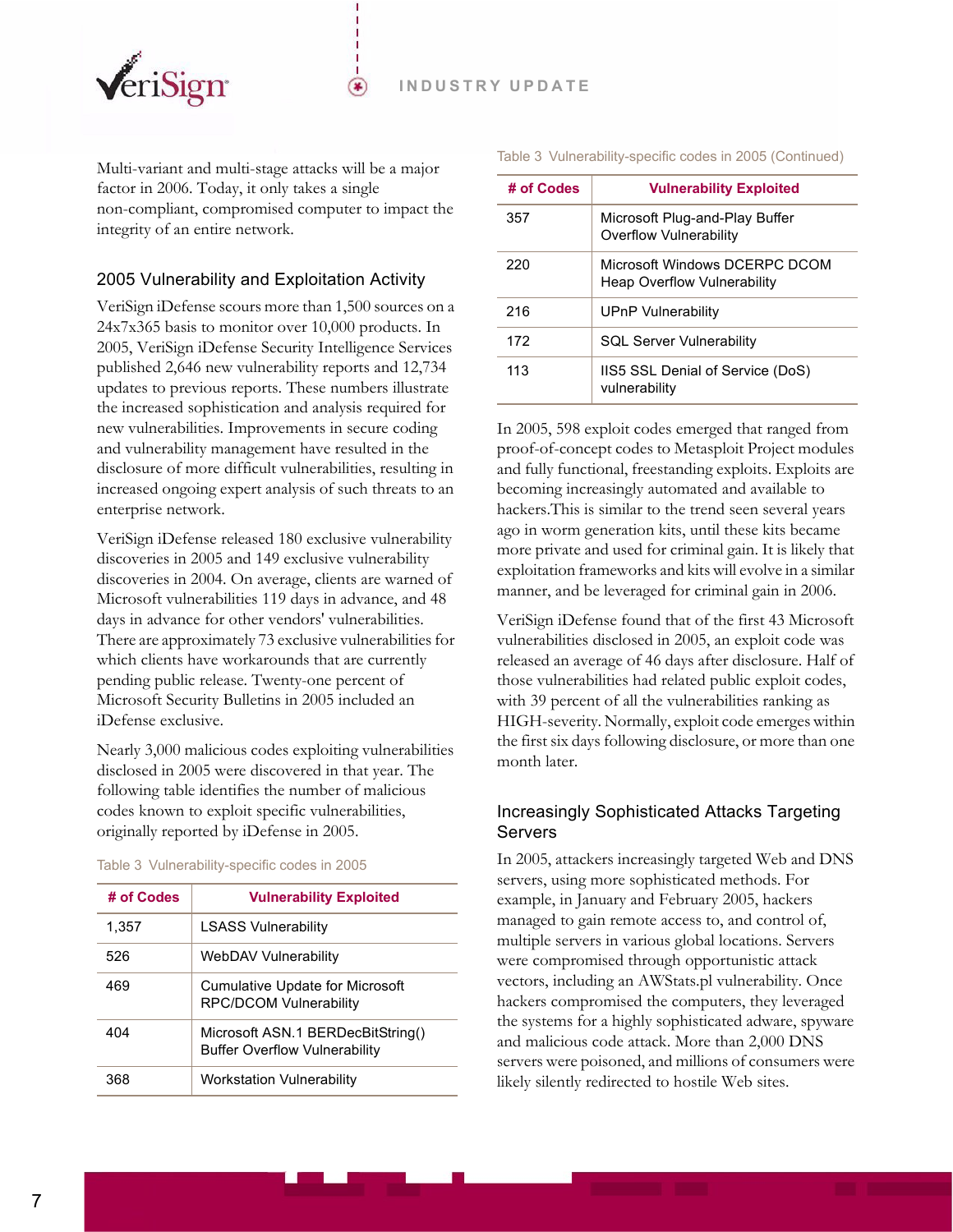

The hostile Web sites were managed by the attackers, who rotated IP addresses every few hours and days to avoid being discovered and shut down. The hostile Web sites attempted to exploit vulnerable versions of Internet Explorer to silently install up to 20 MB or more of code, including 45 or more individual malicious files and up to 17 different malicious code families in just a single silent attack.

 $\circledast$ 

The primary motive for these attacks was financial gain. Unfortunately, this was a highly sophisticated attack that persisted in the wild for at least three consecutive months before being mitigated. Attacks of similar and larger scope are highly likely in 2006.

#### <span id="page-7-0"></span>Hackers Broadening Their Business Case

Hackers are making money any way they can. To that end, they attempt to leverage any stolen data or resources for cash. Hackers are even stealing shipping account numbers for popular shipping companies in an attempt to sell them for cash. This was the case with Diabl0, author of several MyTob worms and ZoTob.

Diabl0 is the brains behind the bot associated with the MyTob and ZoTob creations. He is a member of the 0x90 Team and has been very active in the bot scene for months. He is currently under investigation for his alleged involvement in a fraud ring and peddling code to another suspected hacker. Russian hackers also got in on the PnP exploitation by offering a PnP bot for \$500 USD.

In Spring 2005, another incident revealed that dozens of individuals participated in a large-scale industrial espionage operation involving a private investigation firm. The firm paid a programmer to develop custom

Trojans that would be undetected by anti-virus companies, and then sent them to specific targets. More than 80 companies were targeted in an 18-month period, and more than 20 people have been arrested in connection with this incident. One programmer was arrested for creating roughly 15 or more codes for thousands of dollars each. Espionage will likely prove one of the largest threats to networks, especially from insiders and direct competitors, in 2006. Concurrently, targeted attacks are becoming more common and are increasingly likely in 2006.

#### <span id="page-7-1"></span>Threats and Trends for 2006

2006 will likely be known as the Year of the Rootkit. In 2006, malicious activity will likely focus on concealment and criminalized code for illicit financial gain. In addition, malicious actors are expected to employ many of the techniques outlined above to make money, thereby increasing the number of malicious code variants. Exploit creation and testing kits, such as the Metasploit Project, will only exacerbate this growing problem.

Web gangs and organized criminal groups are expected to cash in on any and all opportunities presented throughout the year, but with more sophistication and organization than ever seen before. Microsoft Windows will remain the single most exploited operating system in 2006. Unfortunately, there is no magic bullet for defending against the many different actors, motives and attacks expected to emerge this year. As always, due diligence, along with accurate and actionable intelligence, will provide the best possible defense for key infrastructures in the coming year.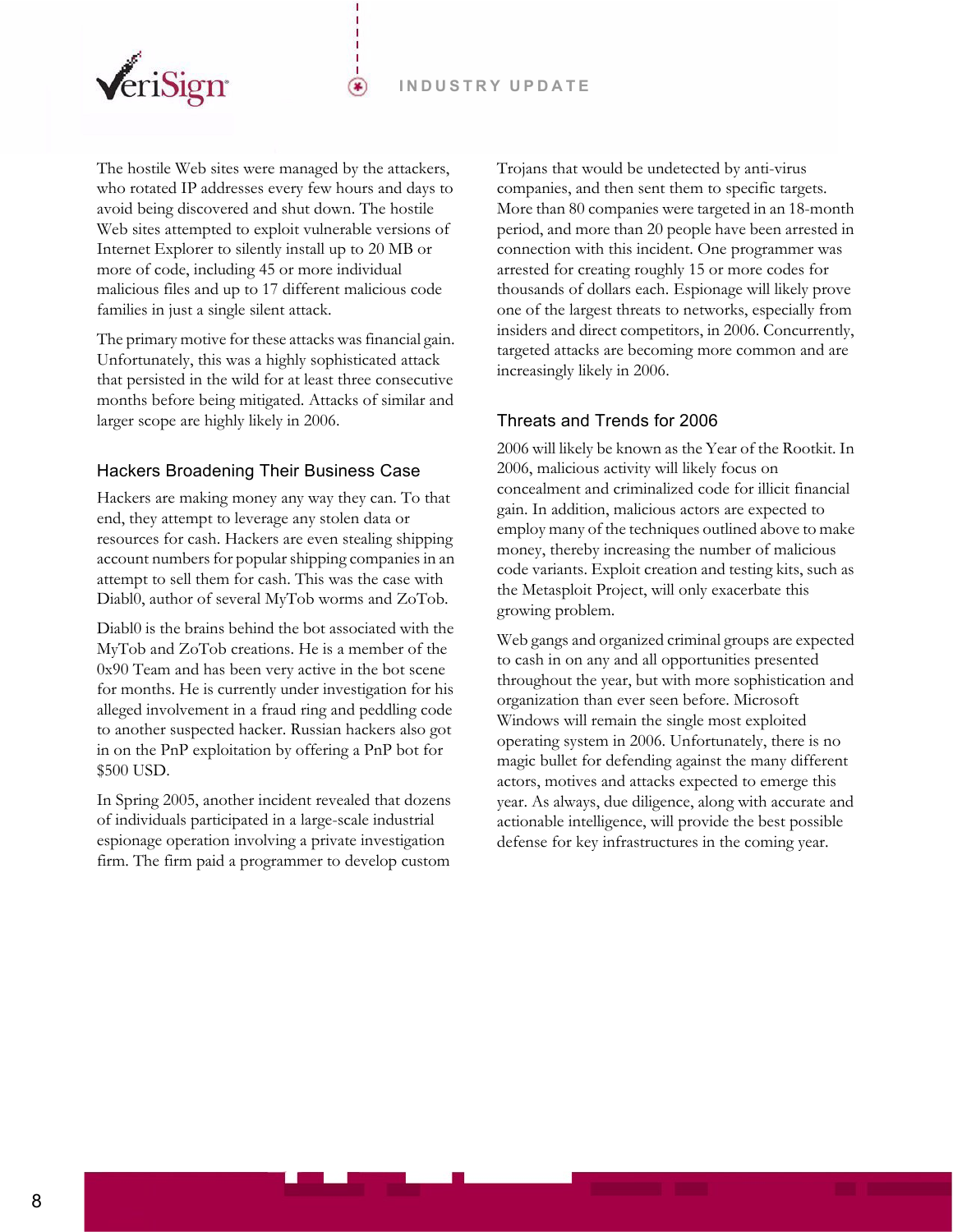

## <span id="page-8-0"></span> **+ Statistics on Worldwide Internet Security Events**

 $(\bullet)$ 

This section includes statistics describing Internet security events between October and December of 2005. These statistics were compiled exclusively from

VeriSign internal sources, including Managed Security Services and the VeriSign Secured Seal Program.

<span id="page-8-3"></span>Table 4 Top attacks between October and December 2005

| <b>Rank</b>    | October 2005                                                                     | November 2005                                                             | December 2005                                                              |
|----------------|----------------------------------------------------------------------------------|---------------------------------------------------------------------------|----------------------------------------------------------------------------|
| 1              | WEB-IIS %2E-asp access                                                           | MS-SQL version overflow attempt                                           | MS-SQL version overflow attempt                                            |
| 2              | MS-SQL SA brute force login<br>attempt TDS v7/8                                  | MS-SQL Worm propagation<br>attempt                                        | MS-SQL version overflow attempt                                            |
| 3              | WEB-MISC SSLv3 invalid<br>Client Hello attempt                                   | WEB-IIS %2E-asp access                                                    | WEB-IIS %2E-asp access                                                     |
| $\overline{4}$ | MS-SQL Worm propagation<br>attempt                                               | WEB-MISC SSLv3 invalid<br>Client Hello attempt                            | WEB-MISC SSLv3 invalid<br>Client Hello attempt                             |
| 5              | MS-SQL version overflow attempt                                                  | NETBIOS SMB-DS Session Setup<br>unicode andx username overflow<br>attempt | MS-SQL SA brute force login attempt<br><b>TDS v7/8</b>                     |
| 6              | <b>NETBIOS SMB-DS Session Setup</b><br>unicode andx username overflow<br>attempt | <b>TCP SYN Host Sweep</b>                                                 | NETBIOS SMB spoolss AddPrinterEx<br>unicode little endian overflow attempt |
| $\overline{7}$ | <b>TCP SYN Host Sweep</b>                                                        | <b>NETBIOS SMB Session Setup</b><br>unicode username overflow<br>attempt  | NETBIOS SMB-DS Session Setup<br>unicode andx username overflow<br>attempt  |
| 8              | WEB-IIS view source via translate<br>header                                      | WEB-IIS view source via translate<br>header                               | <b>NETBIOS SMB Session Setup</b><br>unicode username overflow attempt      |
| 9              | <b>NETBIOS SMB Session Setup</b><br>unicode username overflow<br>attempt         | MS-SQL SA brute force login<br>attempt TDS v7/8                           | WEB-IIS view source via translate<br>header                                |
| 10             | TCP_Probe_SQL                                                                    | WEB-MISC cross site scripting<br>attempt --- 1497                         | <b>TCP SYN Host Sweep</b>                                                  |

#### <span id="page-8-1"></span>Top Attacks

[Table 4](#page-8-3) lists the top attacks detected against our Managed Security Services customers between October and December of 2005. Most of these attacks were from worm traffic or network reconnaissance.

#### <span id="page-8-2"></span>Top Sources of Attacks

[Table 5](#page-9-2) lists the top sources of attacks between October and December 2005. To determine the top sources of attacks, we looked at data from our Managed Security Services customers during this timeframe. We excluded all packets from private and unallocated internet addresses (such as RFC1918 addresses) from our analysis. We focused only on packets dropped by firewalls, and excluded packets accepted by firewalls (most of which were legitimate) to produce our statistics. We found that 68.8% were from the United States, ten times the traffic from the next country on the list (China, at 6.6%).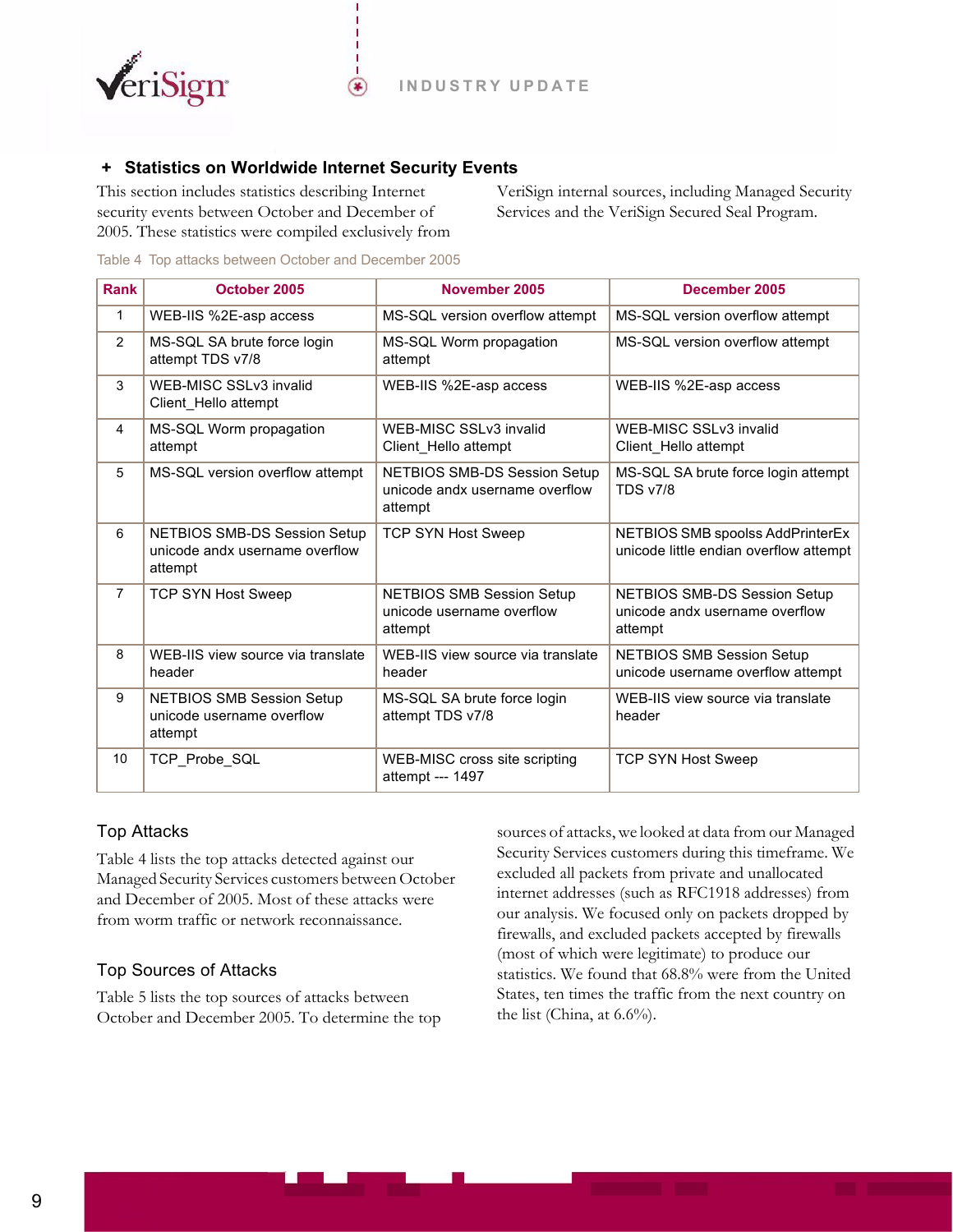

<span id="page-9-2"></span>Table 5 Top sources of attacks between October and December 2005

 $(\bullet)$ 

| Rank | <b>Country</b>         | <b>Percent</b> |
|------|------------------------|----------------|
| 1    | UNITED STATES          | 68.8%          |
| 2    | <b>CHINA</b>           | 6.6%           |
| 3    | RUSSIAN FEDERATION     | 4.0%           |
| 4    | UNITED KINGDOM         | $3.0\%$        |
| 5    | CANADA                 | $2.4\%$        |
| 6    | <b>SWITZERLAND</b>     | 2.1%           |
| 7    | JAPAN                  | 1.3%           |
| 8    | <b>FRANCE</b>          | 1.3%           |
| 9    | <b>GERMANY</b>         | 1.1%           |
| 10   | KOREA, REPUBLIC OF     | $0.9\%$        |
|      | <b>Other Countries</b> | 8.6%           |

#### <span id="page-9-0"></span>New Alerts

Using iDefense research, we examined the number and type of new security alerts issued over the past twelve months. (Alerts are often revised over time to reflect more information. This data only shows the first alert for each piece of malicious software, vulnerability, or threat.) As shown in [Figure 3](#page-9-3), the vast majority of alerts were for malicious code, accounting for 93.4% of alerts in 2005. Moreover, the number of alerts for malicious

code more than tripled, from 487 in December 2004 to 1567 in December 2005



<span id="page-9-3"></span>Figure 3 iDefense security alerts by month

#### <span id="page-9-1"></span>VeriSign Secured Seals Served

The number of Verisign Secured Seals delivered continues to increase rapidly, reaching an average of 25.3 million per day in December 2005. More Web sites are featuring the VeriSign Secured Seal, and more users are seeing this seal than ever, as Web sites use the seal to assure their users that their connection is secured through a VeriSign SSL Certificate. To learn more about the VeriSign Secured Seal Program, please visit **<http://seal.verisign.com>**.



Figure 4 Average number of VeriSign Secured Seals delivered per day, by month